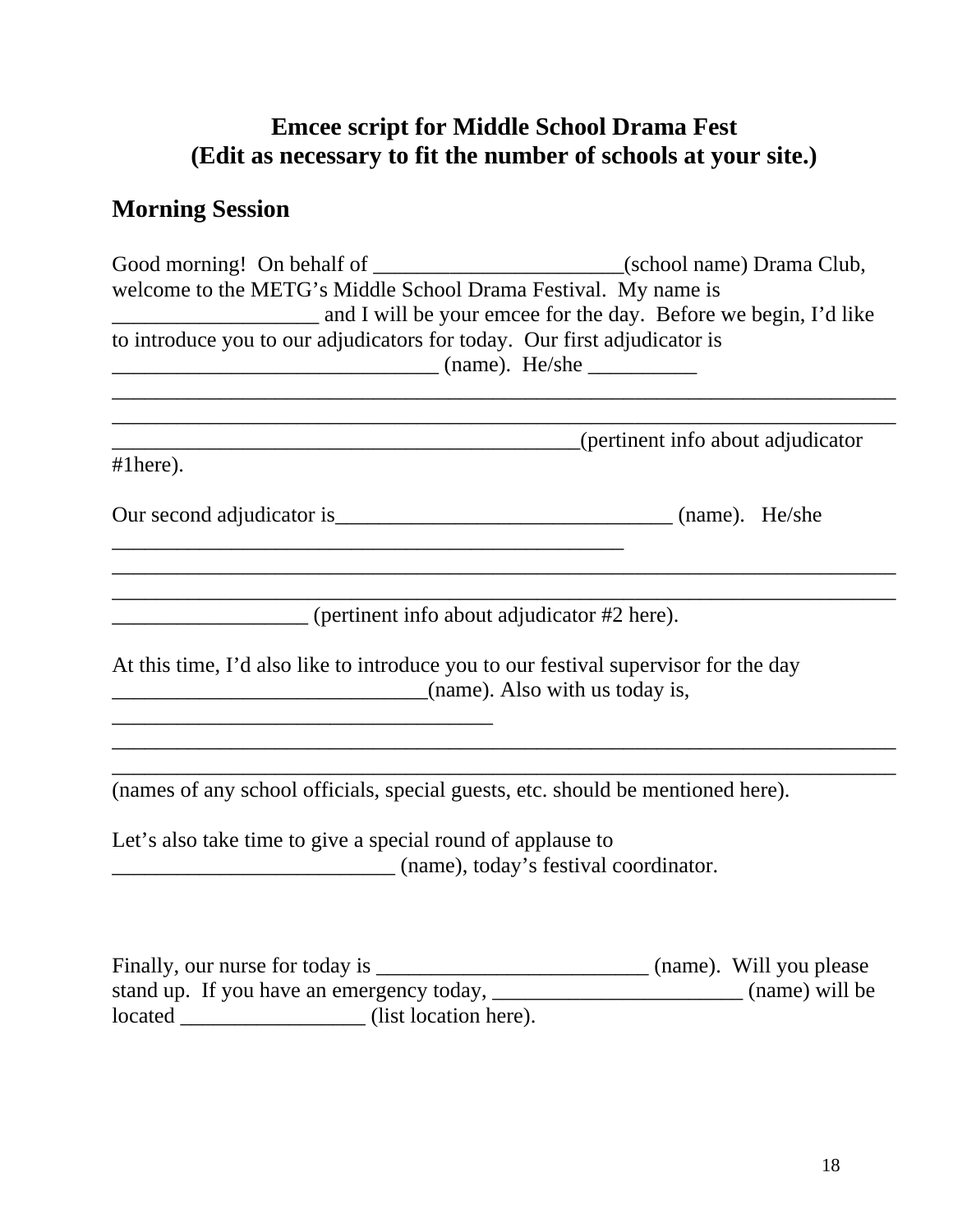There is some information about the day which I would like to share with you.

\_\_\_\_\_\_\_\_\_\_\_\_\_\_\_\_\_\_\_\_\_\_\_\_\_\_\_\_\_\_\_\_\_\_\_\_\_\_\_\_\_\_\_\_\_\_\_\_\_\_\_\_\_\_\_\_\_\_\_\_\_\_\_\_\_\_\_\_\_\_\_\_ \_\_\_\_\_\_\_\_\_\_\_\_\_\_\_\_\_\_\_\_\_\_\_\_\_\_\_\_\_\_\_\_\_\_\_\_\_\_\_\_\_\_\_\_\_\_\_\_\_\_\_\_\_\_\_\_\_\_\_\_\_\_\_\_\_\_\_\_\_\_\_\_ \_\_\_\_\_\_\_\_\_\_\_\_\_\_\_\_\_\_\_\_\_\_\_\_\_\_\_\_\_\_\_\_\_\_\_\_\_\_\_\_\_\_\_\_\_\_\_\_\_\_\_\_\_\_\_\_\_\_\_\_\_\_\_\_\_\_\_\_\_\_\_\_ \_\_\_\_\_\_\_\_\_\_\_\_\_\_\_\_\_\_\_\_\_\_\_\_\_\_\_\_\_\_\_\_\_\_\_\_\_\_\_\_\_\_\_\_\_\_\_\_\_\_\_\_\_\_\_\_\_\_\_\_\_\_\_\_\_\_\_\_\_\_\_\_ \_\_\_\_\_\_\_\_\_\_\_\_\_\_\_\_\_\_\_\_\_\_\_\_\_\_\_\_\_\_\_\_\_\_\_\_\_\_\_\_\_\_\_\_\_\_\_\_\_\_\_\_\_\_\_\_\_\_\_\_\_\_\_\_\_\_\_\_\_\_\_\_ \_\_\_\_\_\_\_\_\_\_\_\_\_\_\_\_\_\_\_\_\_\_\_\_\_\_\_\_\_\_\_\_\_\_\_\_\_\_\_\_\_\_\_\_\_\_\_\_\_\_\_\_\_\_\_\_\_\_\_\_\_\_\_\_\_\_\_\_\_\_\_\_ \_\_\_\_\_\_\_\_\_\_\_\_\_\_\_\_\_\_\_\_\_\_\_\_\_\_\_\_\_\_\_\_\_\_\_\_\_\_\_\_\_\_\_\_\_\_\_\_\_\_\_\_\_\_\_\_\_\_\_\_\_\_\_\_\_\_\_\_\_\_\_

(information about lunch, restricted areas of the school, etc. should be shared here).

Throughout the day, I will be introducing each of the shows and reminding you of the rules for the day. Speaking of rules for the day, it is important that they be followed so that everyone has an opportunity to give their best performance and so that we can keep on schedule and leave on time.

While you are here today, please note that:

- 1. Photography and videotaping is prohibited during performances.
- 2. No one may enter or leave the theatre one a performance has begun.
- 3. No portable radios, tape or CD players of any kind are permitted in the auditorium.
- 4. Cell phones and beepers must be turned off or left out of the auditorium.
- 5. No food is allowed in the auditorium.

I'd now like to introduce our first production of the day. Please give a warm welcome to \_\_\_\_\_\_\_\_\_\_\_\_\_\_\_\_\_\_\_\_ (school) and their production of \_\_\_\_\_\_\_\_\_\_\_\_\_\_\_\_\_\_\_\_ (show #1).

---------------------------------------------------------------------------------

Welcome back. Can \_\_\_\_\_\_\_\_\_\_\_\_\_\_\_\_\_\_\_\_\_\_\_\_\_\_ (last school to perform) stand up. Let's give them a round of applause for their production of  $\frac{1}{2}$  (show #1 ).

Throughout the day, I will be reminding you of the today's rules. Once again, here they are.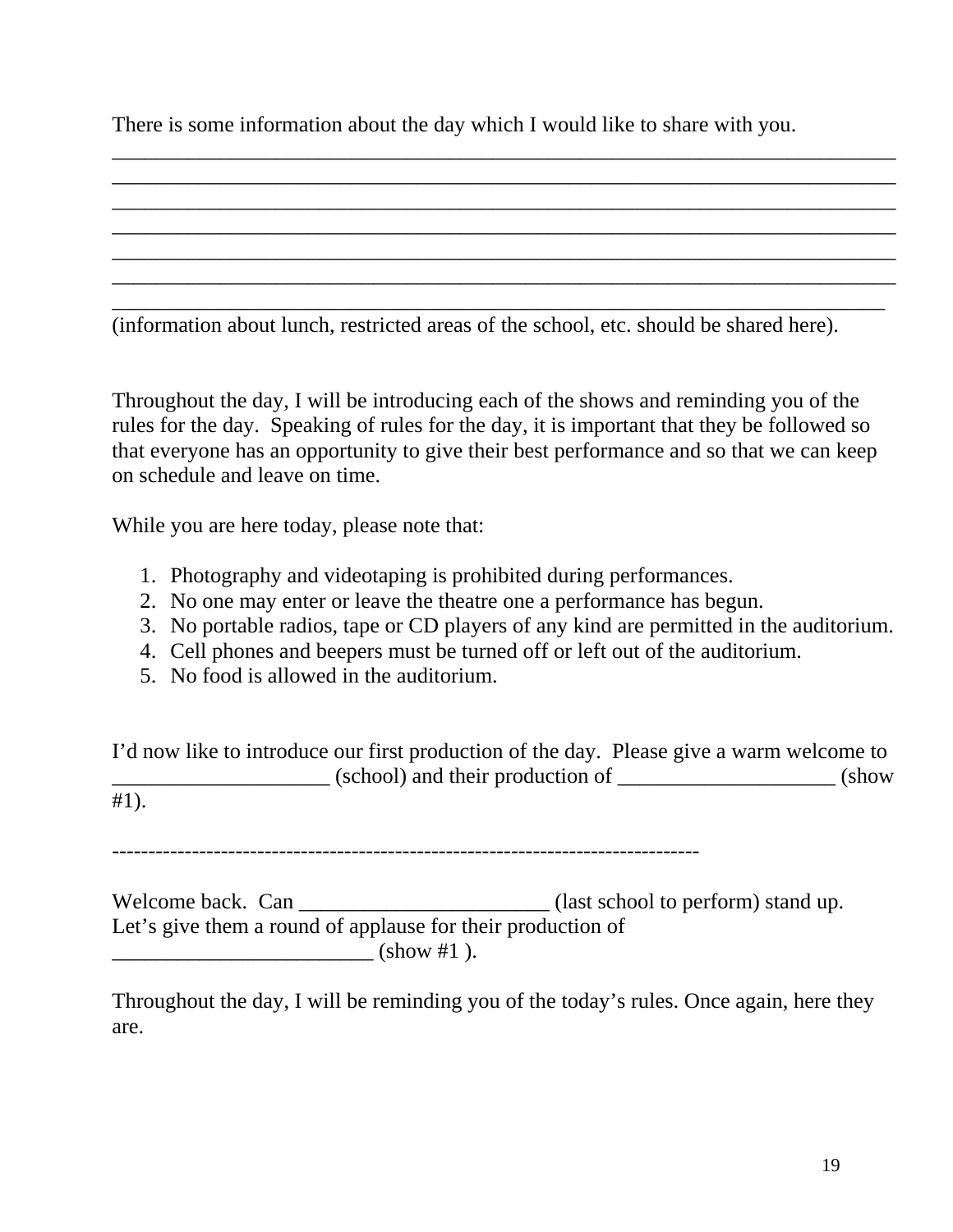While you are here today, please note that:

- 1. Photography and videotaping is prohibited during performances.
- 2. No one may enter or leave the theatre one a performance has begun.
- 3. No portable radios, tape or CD players of any kind are permitted in the auditorium.
- 4. Cell phones and beepers must be turned off or left out of the auditorium.
- 5. No food is allowed in the auditorium.

| For our next performance, please give a warm welcome to |                      |
|---------------------------------------------------------|----------------------|
| (school) and their production of                        | $(\text{show }#2)$ . |
|                                                         |                      |

Welcome back. Can \_\_\_\_\_\_\_\_\_\_\_\_\_\_\_\_\_\_\_\_\_\_\_ (last school to perform) stand up. Let's give them a round of applause for their production of  $\frac{\text{-(show #2)}}{\text{-(show #2)}}$ .

Throughout the day, I will be reminding you of the today's rules. Once again, here they are.

While you are here today, please note that:

- 1. Photography and videotaping is prohibited during performances.
- 2. No one may enter or leave the theatre one a performance has begun.
- 3. No portable radios, tape or CD players of any kind are permitted in the auditorium.
- 4. Cell phones and beepers must be turned off or left out of the auditorium.
- 5. No food is allowed in the auditorium.

For our next performance, please give a warm welcome to \_\_\_\_\_\_\_\_\_\_\_\_\_\_\_\_\_\_\_\_\_\_\_\_ (school) and their production of \_\_\_\_\_\_\_\_\_\_\_\_\_\_\_\_\_\_\_\_\_\_\_\_\_\_\_\_ (show #3).

---------------------------------------------------------------------------------

Welcome back. Can \_\_\_\_\_\_\_\_\_\_\_\_\_\_\_\_\_\_\_\_\_\_\_\_ (last school to perform) stand up. Let's give them a round of applause for their production of \_\_\_\_\_\_\_\_\_\_\_\_\_\_\_\_\_\_\_\_\_\_\_\_ (show #3).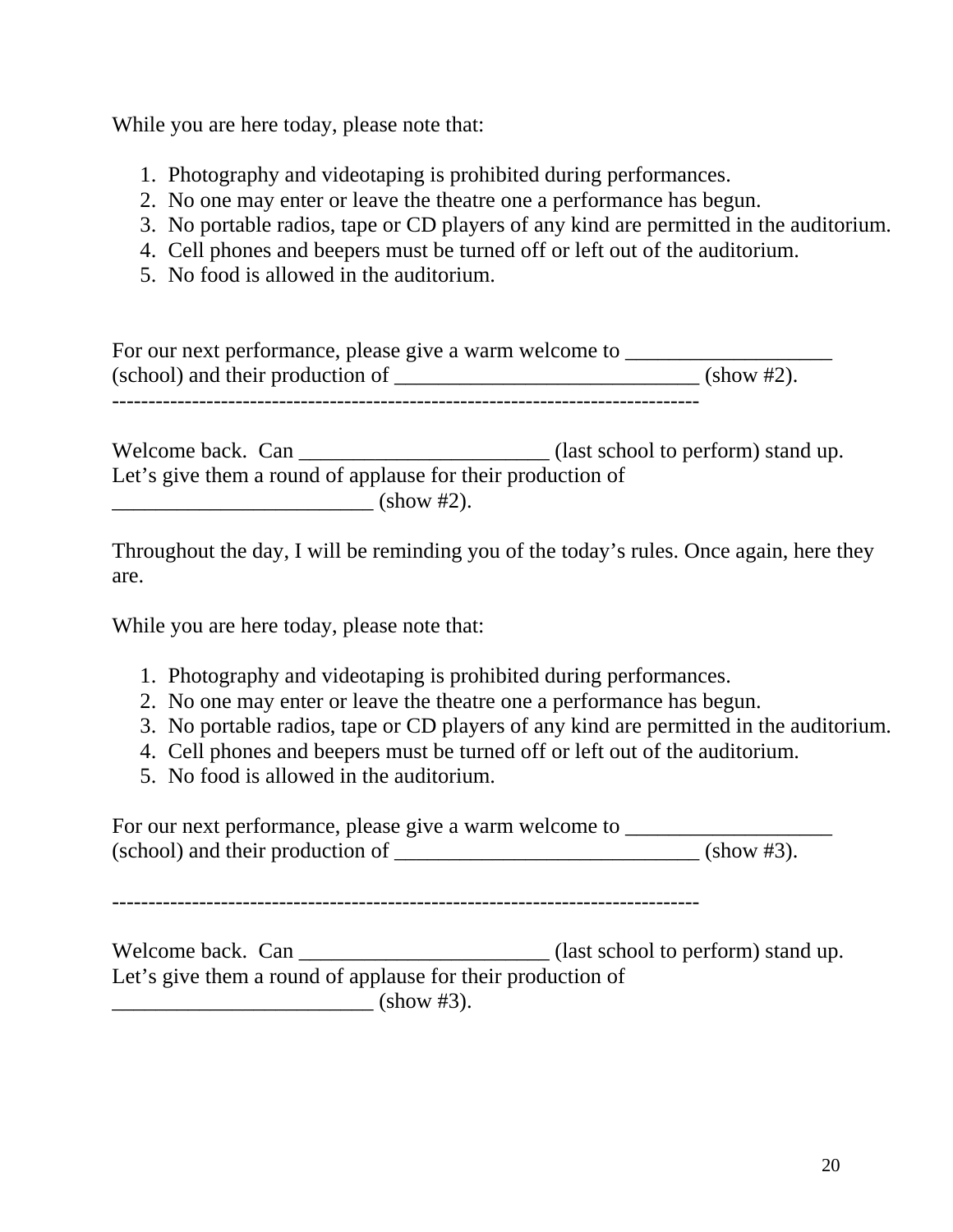Throughout the day, I will be reminding you of the today's rules. Once again, here they are.

While you are here today, please note that:

- 1. Photography and videotaping is prohibited during performances.
- 2. No one may enter or leave the theatre one a performance has begun.
- 3. No portable radios, tape or CD players of any kind are permitted in the auditorium.
- 4. Cell phones and beepers must be turned off or left out of the auditorium.
- 5. No food is allowed in the auditorium.

For our next performance, please give a warm welcome to \_\_\_\_\_\_\_\_\_\_\_\_\_\_\_\_\_\_\_\_\_\_\_\_ (school) and their production of \_\_\_\_\_\_\_\_\_\_\_\_\_\_\_\_\_\_\_\_\_\_\_\_\_\_\_\_ (show #4).

---------------------------------------------------------------------------------

(after show #4 concludes)

\_\_\_\_\_\_\_\_\_\_\_\_\_\_\_\_\_\_

We will now break for lunch and return to the auditorium at  $\blacksquare$ 

(any announcements about lunch should go here)

-------------------------------------------------------------------------------

## **Afternoon Session**

\_\_\_\_\_\_\_\_\_\_\_\_\_\_\_\_\_\_\_\_\_\_\_\_\_\_\_\_\_\_\_\_\_\_\_\_\_\_\_\_\_\_\_\_\_\_\_\_\_\_\_\_\_\_\_\_\_\_\_\_\_\_\_\_\_\_\_\_\_\_\_\_ \_\_\_\_\_\_\_\_\_\_\_\_\_\_\_\_\_\_\_\_\_\_\_\_\_\_\_\_\_\_\_\_\_\_\_\_\_\_\_\_\_\_\_\_\_\_\_\_\_\_\_\_\_\_\_\_\_\_\_\_\_\_\_\_\_\_\_\_\_\_\_\_

Welcome back. Now let's begin our afternoon session. Can \_\_\_\_\_\_\_\_\_\_\_\_\_\_\_\_\_\_\_\_\_\_\_ (last school to perform), our last school to perform before lunch, stand up. Let's give them a round of applause for their production of \_\_\_\_\_\_\_\_\_\_\_\_\_\_\_\_\_\_\_\_\_\_\_\_ (show #4).

Throughout the day, I will be reminding you of the today's rules. Once again, here they are.

While you are here today, please note that:

- 1. Photography and videotaping is prohibited during performances.
- 2. No one may enter or leave the theatre one a performance has begun.
- 3. No portable radios, tape or CD players of any kind are permitted in the auditorium.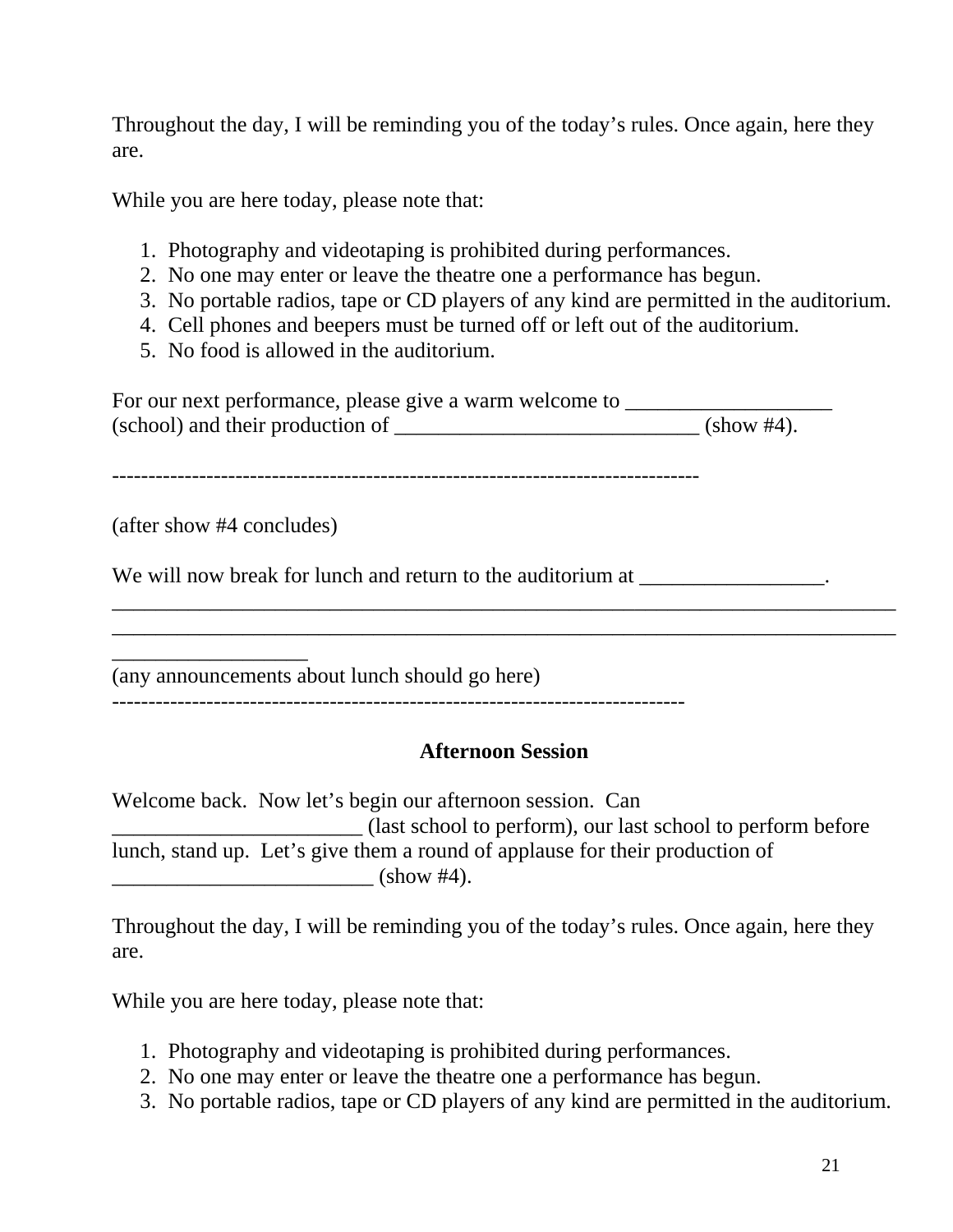- 4. Cell phones and beepers must be turned off or left out of the auditorium.
- 5. No food is allowed in the auditorium.

For our next performance, please give a warm welcome to \_\_\_\_\_\_\_\_\_\_\_\_\_\_\_\_\_\_\_\_\_\_\_\_  $(school)$  and their production of  $\frac{\ }{\ }$ 

---------------------------------------------------------------------------------

Welcome back. Can \_\_\_\_\_\_\_\_\_\_\_\_\_\_\_\_\_\_\_\_\_\_\_\_\_\_\_(last school to perform) stand up. Let's give them a round of applause for their production of \_\_\_\_\_\_\_\_\_\_\_\_\_\_\_\_\_\_\_\_\_\_\_\_ (show #5).

Throughout the day, I will be reminding you of the today's rules. Once again, here they are.

While you are here today, please note that:

- 1. Photography and videotaping is prohibited during performances.
- 2. No one may enter or leave the theatre one a performance has begun.
- 3. No portable radios, tape or CD players of any kind are permitted in the auditorium.
- 4. Cell phones and beepers must be turned off or left out of the auditorium.
- 5. No food is allowed in the auditorium.

For our next performance, please give a warm welcome to \_\_\_\_\_\_\_\_\_\_\_\_\_\_\_\_\_\_\_\_\_\_\_\_  $(school)$  and their production of  $\frac{\qquad \qquad (show \#6)}{s}$ .

---------------------------------------------------------------------------------

Welcome back. Can \_\_\_\_\_\_\_\_\_\_\_\_\_\_\_\_\_\_\_\_\_\_\_\_\_ (last school to perform) stand up. Let's give them a round of applause for their production of \_\_\_\_\_\_\_\_\_\_\_\_\_\_\_\_\_\_\_\_\_\_\_\_ (show #6).

Throughout the day, I will be reminding you of the today's rules. Once again, here they are.

While you are here today, please note that:

- 1. Photography and videotaping is prohibited during performances.
- 2. No one may enter or leave the theatre one a performance has begun.
- 3. No portable radios, tape or CD players of any kind are permitted in the auditorium.